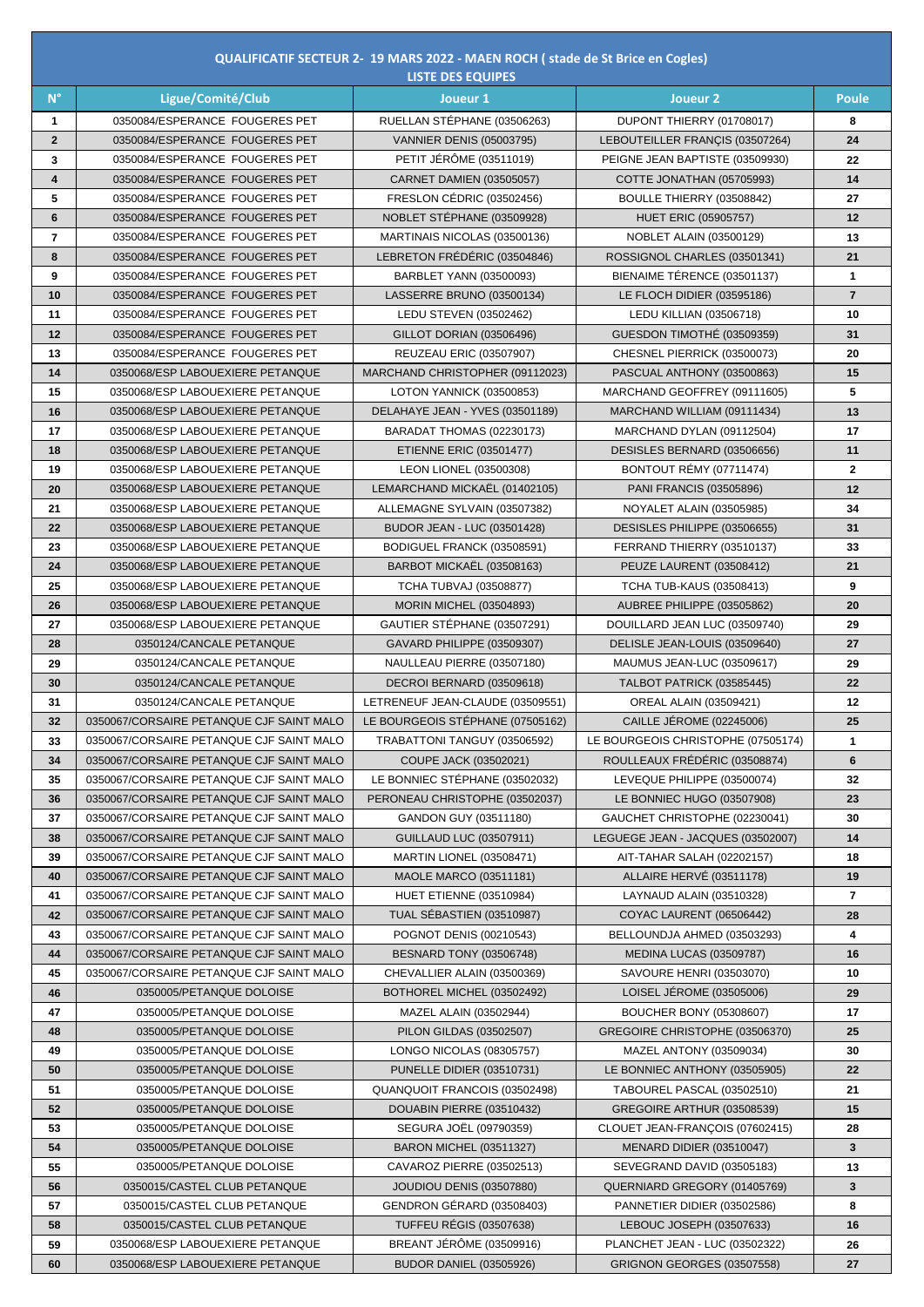| 61         | 0350068/ESP LABOUEXIERE PETANQUE                               | BOUGERIE NORBERT (03501408)                             | CORVAISIER FRÉDÉRIC (03507832)                                   | $\mathbf{3}$            |
|------------|----------------------------------------------------------------|---------------------------------------------------------|------------------------------------------------------------------|-------------------------|
| 62         | 0350088/CHANTEPIE PETANQUE                                     | TESSIER JACQUES (03507374)                              | MARY MICHEL (03506563)                                           | 13                      |
| 63         | 0350120/LES BOULES NOYALAISES                                  | <b>SEMPE GABRIEL (03510940)</b>                         | GUILLERET MATHIEU (09411866)                                     | 32                      |
| 64         | 0350120/LES BOULES NOYALAISES                                  | <b>FEVRIER WILLY (07204156)</b>                         | LIGUET MICHEL (03508366)                                         | 10                      |
| 65         | 0350120/LES BOULES NOYALAISES                                  | DURAND CHRISTOPHE (03508130)                            | DENIN PHILIPPE (03507071)                                        | $5\phantom{.0}$         |
| 66         | 0350120/LES BOULES NOYALAISES                                  | NICOUL THIERRY (03508132)                               | CHAMPIGNY MAYKI (03510601)                                       | 11                      |
| 67         | 0350069/US VERN PETANQUE                                       | SOUVIGNET STÉPHANE (03511035)                           | MARTINEAU ERIC (03505603)                                        | 23                      |
| 68         | 0350069/US VERN PETANQUE                                       | GUILLOU YANNICK (03509182)                              | <b>GENY STÉPHANE (03510680)</b>                                  | 14                      |
| 69         | 0350069/US VERN PETANQUE                                       | LEBORGNE PHILIPPE (03503460)                            | VAUTIER FABRICE (03508898)                                       | 33                      |
| 70         | 0350069/US VERN PETANQUE                                       | COUDRON GÉRARD (03502655)                               | HAAS CHRISTOPHE (03507597)                                       | 11                      |
| 71         | 0350069/US VERN PETANQUE                                       | LEMIERE ERIC (03504617)                                 | MUTH BUN LY (09205432)                                           | $\overline{\mathbf{9}}$ |
| 72         | 0350069/US VERN PETANQUE                                       | AUBRY STÉPHANE (03503658)                               | CHANTREL THIERRY (03510074)                                      | 12                      |
| 73         | 0350069/US VERN PETANQUE                                       | <b>FOUCHET ARMEL (03505918)</b>                         | SOCOLOFSKY CHRISTIAN (03506848)                                  | 5                       |
| 74         | 0350069/US VERN PETANQUE                                       | <b>MARTIN DIDIER (03507768)</b>                         | <b>GESLOT OLIVIER (03510530)</b>                                 | 31                      |
| 75         | 0350069/US VERN PETANQUE                                       | ROGER JEAN-LUC (03508896)                               | ROLLAND CHRISTIAN (03508215)                                     | 4                       |
| 76         | 0350069/US VERN PETANQUE                                       | LENNE HENRI (03501957)                                  | <b>HUAULT RENÉ (03505609)</b>                                    | 10                      |
| 77         | 0350069/US VERN PETANQUE                                       | GODARD TEDDY (03510710)                                 | POIRIER PIERRICK (03507522)                                      | 6                       |
| 78         | 0350108/LIFFRE PETANQUE                                        | VIEL JEAN - LUC (03508952)                              | MORIN EMMANUEL (03510678)                                        | 29                      |
| 79         | 0350108/LIFFRE PETANQUE                                        | CROSNIER STÉPHANE (03510175)                            | DESHAYES FRÉDÉRIC (03509511)                                     | 6                       |
| 80         | 0350108/LIFFRE PETANQUE                                        | RIDARD VINCENT (03504377)                               | SEMAINE STÉPHANE (03508434)                                      | $\mathbf{3}$            |
| 81         | 0350108/LIFFRE PETANQUE                                        | <b>BOSTEL HERVÉ (03508448)</b>                          | MASSON DENIS (03502482)                                          | 32                      |
| 82         | 0350108/LIFFRE PETANQUE                                        | PHELIPPART BERNARD (03510999)                           | RODRIGUES JEAN RENÉ (03505894)                                   | 17                      |
| 83         | 0350108/LIFFRE PETANQUE                                        | COUBRUN BRUNO (03510403)                                | LEFEVRE JÉRÔME (03510591)                                        | $5\phantom{.0}$         |
| 84         | 0350108/LIFFRE PETANQUE                                        | CANO PHILIPPE (05415966)                                | VAZQUEZ JACQUES (03510178)                                       | $\overline{2}$          |
| 85         | 0350108/LIFFRE PETANQUE                                        | LAURENT OLIVIER (03510971)                              | <b>VALLEE PAUL (03510315)</b>                                    | 18                      |
| 86         | 0350108/LIFFRE PETANQUE                                        | GOSSELIN RAPHAËL (03505179)                             | HACQUIN CHRISTIAN (03510417)                                     | 4                       |
| 87         | 0350108/LIFFRE PETANQUE                                        | MAHIER DENIS (05302199)                                 | AA MANOLITO (02234086)                                           | 8                       |
| 88         | 0350108/LIFFRE PETANQUE                                        | BOSCHER THIERRY (03510814)                              | FRESLON TONY (03510103)                                          | 19                      |
| 89         | 0350108/LIFFRE PETANQUE                                        | NOFU FALAKIKO (09000432)                                | RINFERT CHRISTOPHER (05008519)                                   | 28                      |
| 90         | 0350057/AVENIR MELESSE PETANQUE                                | ROGRON JEAN LOUIS (03506439)                            | LEBRETON PATRICE (03508817)                                      | 31                      |
| 91         | 0350057/AVENIR MELESSE PETANQUE                                | AUVRAY PIERRICK (03510402)                              | BERTRAND DAVID (03501289)                                        | 20                      |
| 92         | 0350057/AVENIR MELESSE PETANQUE                                | DUFOUR DIMITRI (03511145)                               | PANCHEVRE DIDIER (03505898)                                      | 30                      |
| 93         | 0350057/AVENIR MELESSE PETANQUE                                | LE CHAMPION LOÏC (03500224)                             | CONOIR CHRISTIAN (03500324)                                      | 4                       |
| 94         | 0350036/LE COCHONNET BETTONNAIS                                | TOURTIER FRANCK (03511277)                              | <b>PARIS YANNICK (03505136)</b>                                  | 8                       |
| 95         | 0350036/LE COCHONNET BETTONNAIS                                | MEREL FABRICE (03509457)                                | PRIOUX FABRICE (03509937)                                        | 27                      |
| 96         | 0350036/LE COCHONNET BETTONNAIS                                | CHAUDRON JEAN PIERRE (03508027)                         | PAOLINI PIERRE PAUL (03508390)                                   | $\overline{7}$          |
| 97         | 0350036/LE COCHONNET BETTONNAIS                                | SIMON DIDIER (03502144)                                 | ROUAUD DANIEL (03506554)                                         | 18                      |
| 98         | 0350036/LE COCHONNET BETTONNAIS                                | <b>DUBOIS SERGE (03509699)</b>                          | SORIN DIDIER (03512136)                                          | 26                      |
| 99         | 0350036/LE COCHONNET BETTONNAIS                                | CHESNAIS PATRICK (03509905)                             | CHAPELAIN PASCAL (05306855)                                      | 16                      |
| 100        | 0350036/LE COCHONNET BETTONNAIS                                | <b>GUERIN EDDY (03511161)</b>                           | HERVELIN PASCAL (03562540)                                       | 2 <sup>1</sup>          |
| 101        | 0350036/LE COCHONNET BETTONNAIS                                | PAPILLON DIDIER (03501900)                              | CHAUVIN OLIVIER (03505583)                                       | 24                      |
| 102        | 0350036/LE COCHONNET BETTONNAIS                                | CARADEC MICHEL (03504791)                               | BRUNET GÉRALD (03504990)                                         | $\mathbf{1}$            |
| 103        | 0350036/LE COCHONNET BETTONNAIS                                | GINER JEAN - CLAUDE (03500778)                          | <b>BOUVET SERGE (03506974)</b>                                   | 32                      |
| 104        | 0350036/LE COCHONNET BETTONNAIS                                | LE MOIGNE GILLES (03510746)                             | <b>CAMILLERI HERVÉ (03500327)</b>                                | 34                      |
| 105        | 0350070/PETANQUE LUNAIRIENNE                                   | DESHAYES STÉPHANE (03510450)                            | MAREC JEAN-PIERRE (03510246)                                     | 28                      |
| 106        | 0350126/AVENIR BRECE PETANQUE<br>0350126/AVENIR BRECE PETANQUE | GUILLET JÉRÉMIE (03509106)<br>ROUXEL FÉDÉRIC (03510725) | <b>MOQUET DAVID (03508655)</b><br>DESOINDRE CHRISTIAN (03509714) | $\mathbf{1}$<br>25      |
| 107        | 0350046/OC CESSON PETANQUE                                     | BILHEUDE RICHARD (03509962)                             | RUI PASCAL (03508392)                                            |                         |
| 108<br>109 | 0350046/OC CESSON PETANQUE                                     | BOURDIN THIERRY (03507530)                              | BOURDIN KÉVIN (03507751)                                         | 20<br>19                |
|            | 0350046/OC CESSON PETANQUE                                     | LUCAS JEAN - FRANÇOIS (05003655)                        | LE GUEN GRÉGORY (03508667)                                       |                         |
| 110<br>111 | 0350046/OC CESSON PETANQUE                                     | GAUTHIER BENJAMIN (03506985)                            | BENARD PASCAL (03502681)                                         | 9<br>24                 |
| 112        | 0350046/OC CESSON PETANQUE                                     | LINEL MATHIEU (09408265)                                | NICOLAS GÉRARD (03507873)                                        | 21                      |
| 113        | 0350046/OC CESSON PETANQUE                                     | TESTE CHRISTIAN (03509635)                              | <b>GUILLAUME LOÏC (03503882)</b>                                 | 23                      |
| 114        | 0350046/OC CESSON PETANQUE                                     | GUILLEMOIS ANTHONY (03510292)                           | GUILLEMOIS CORENTIN (03509716)                                   | $\overline{7}$          |
| 115        | 0350125/PETANQUE MAENROQUOISE                                  | PICHON BRUNO (03510384)                                 | ROMAGNE BERTRAND (05000119)                                      | 33                      |
| 116        | 0350125/PETANQUE MAENROQUOISE                                  | FOLIARD DIMITRI (03511060)                              | LEDOUX DAMIEN (03511107)                                         | 34                      |
| 117        | 0350125/PETANQUE MAENROQUOISE                                  | LAINE HENRI (03510107)                                  | CHENAY RÉMI (03510096)                                           | 23                      |
| 118        | 0350125/PETANQUE MAENROQUOISE                                  | MALTERRE HUBERT (03586150)                              | MORIN FRANÇOIS (03510551)                                        | 15                      |
| 119        | 0350125/PETANQUE MAENROQUOISE                                  | BOUFFART ALAIN (03511279)                               | CORBEAU NICOLAS (03511280)                                       | 22                      |
| 120        | 0350125/PETANQUE MAENROQUOISE                                  | <b>HOUEL MARC (03510693)</b>                            | ROLLAND RÉGIS (03510250)                                         | 26                      |
| 121        | 0350125/PETANQUE MAENROQUOISE                                  | <b>VALERO MICHEL (05709579)</b>                         | REGRAY PÄTRICE (03510809)                                        | 25                      |
| 122        | 0350125/PETANQUE MAENROQUOISE                                  | <b>LEMESLE MARIO (03511345)</b>                         | <b>MARIE GÉRARD (03511340)</b>                                   | 16                      |
| 123        | 0350125/PETANQUE MAENROQUOISE                                  | <b>GUILLAUME ERIC (03510473)</b>                        | CHEVALIER ERIC (03510837)                                        | 9                       |
| 124        | 0350125/PETANQUE MAENROQUOISE                                  | BOUDET EMMANUEL (03511006)                              | GUILLARD MICKAËL (03510692)                                      | 30                      |